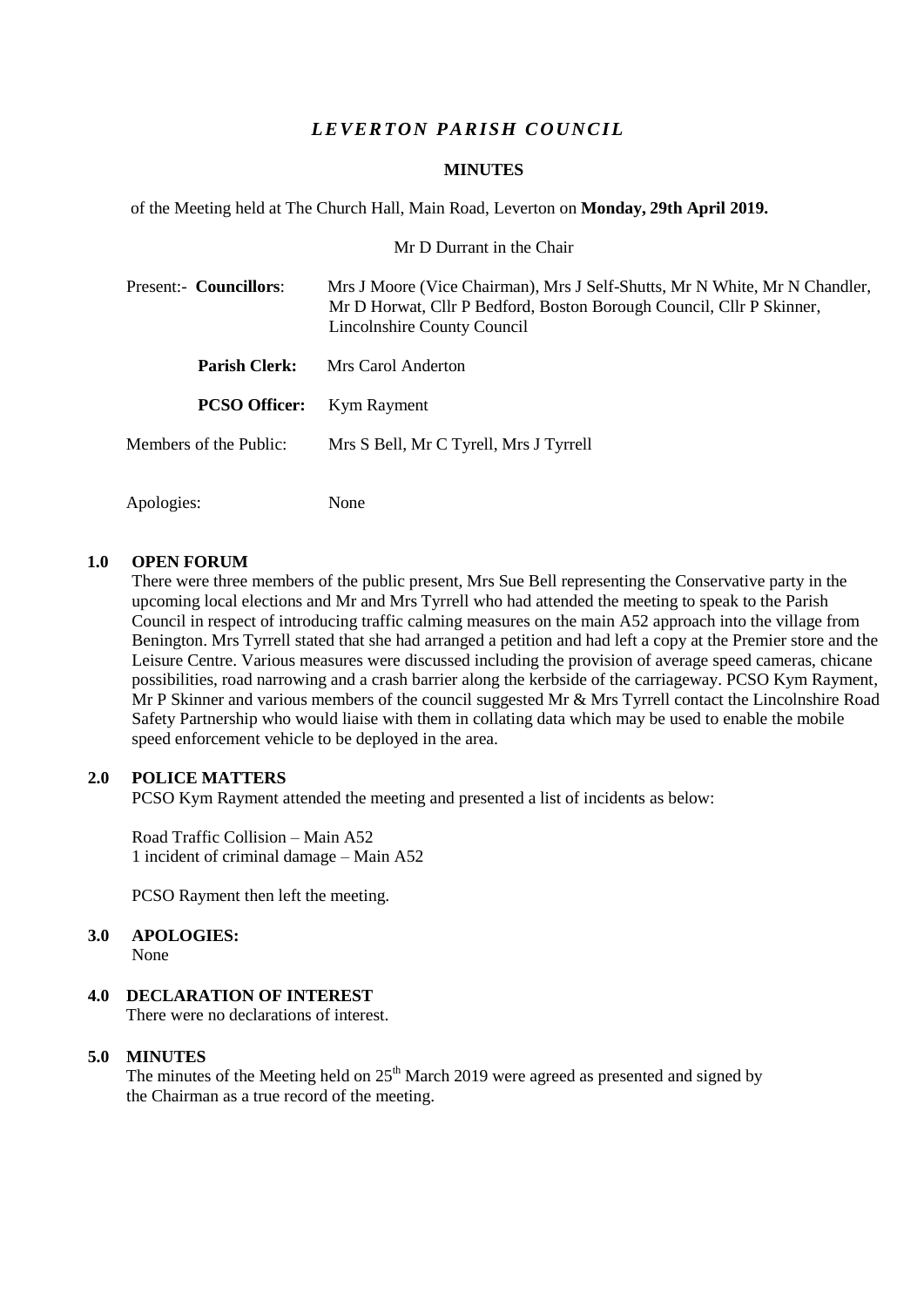## **6.0 Matters arising:**

# **6.1 Play Park**

Mr Horwat confirmed that he had undertaken a check on the current state of the playpark and had noted that the wooden play equipment was due for painting and a replacement plank of wood was required. Mr Horwat also stated that there had been several youths around the playpark entrance on mopeds and he was concerned as it had been necessary to speak to a youth who was on the playpark grass also with a moped. It was agreed that the clerk would obtain the necessary wood preservative, plank of wood and a 'NO MOTOR VEHICLES' sign to be displayed at the entrance. It was also agreed that the clerk would contact Wicksteed to arrange the annual playpark inspection. Mr Horwat also asked if Mrs Durrant could attend to the weed spraying at her earliest convenience.

# **6.2 Poor Condition of Parish Roads**

 It had been noted by the Chairman and Mrs Moore that patching had been completed in various places within the parish. The Chairman also confirmed that an appointment had been arranged for Thursday  $2<sup>nd</sup>$ May for the parish road inspection with Mr Chris Chandler of LCC Highways and Mrs Moore confirmed that there were still issues with potholes on Oldfield Lane and Laceys Lane and the road was collapsing on Sharpes Lane adjacent to the Dales workshops.

## **6.3 Vermin Issue Around The Waste Bins In The Layby**

The Chairman confirmed that he had not seen any vermin in the area and there had been an improvement in the collection of refuse from the lay-by bins.

## **6.4 Leverton Emergency Plan**

There was nothing further to report as the clerk was still awaiting confirmation that the draft document had been approved.

### **6.5 Leverton Leisure Centre Subsidence**

Mrs Moore confirmed that there was nothing further to report at this time.

# **7.0 PAYMENTS**

The Clerk requested the following payments be approved:

| D Horwat                  | Petrol for mower           | £ 14.22 (BACS)           |
|---------------------------|----------------------------|--------------------------|
| C A Anderton & HMRC       | Clerk Salary/Tax deduction | £ 250.00 (BACS)          |
| Zurich Insurance          | Liability Insurance        | £904.44 (BACS)           |
| Leverton Poors Land Trust | <b>Playing Field Rent</b>  | £ 43.75 (Chq 000575)     |
| LALC                      | <b>Annual Subscription</b> | £ 220.83 (BACS 05/04/19) |

### **8.0 CORRESPONDENCE**

# **8.1 Notification of Consultation for RAF Airspace Change Proposal Engagement**

A letter from [planning@boston.gov.uk](mailto:planning@boston.gov.uk) notifying of a consultation regarding options for a new base station and training airspace for the Red Arrows for when RAF Scampton closed in 2022.

# 8.2 **Temporary Traffic Restriction** #

Notification from [roadclosures@lincolnshire.gov.uk](mailto:roadclosures@lincolnshire.gov.uk) of a temporary road closure at Leverton Highgate/Leverton Outgate for essential maintenance works to be carried out by Western Power Distribution. The location of the closure is between Moat Lane and Market Lane, the period of closure is 21/05/2019 to 07/06/2019

# 8.3 **LALC News – Extra Spending Budget Article**

*"Lincolnshire County Council's Executive Member Councillor Davies appreciated the feedback received from the Parish Councils over the last year. As a result, this year, the county council has agreed to invest just over £1m extra in improving the highways service. This will help us address many of the issues raised by parish councils in the past year. With this additional investment, we have brought in four extra pothole teams. In addition, we will introduce an extra grass cut and weed spray, and all highway gullies will be cleaned at least once a year. These measures will help better maintain the local environment, improving highway safety.'*